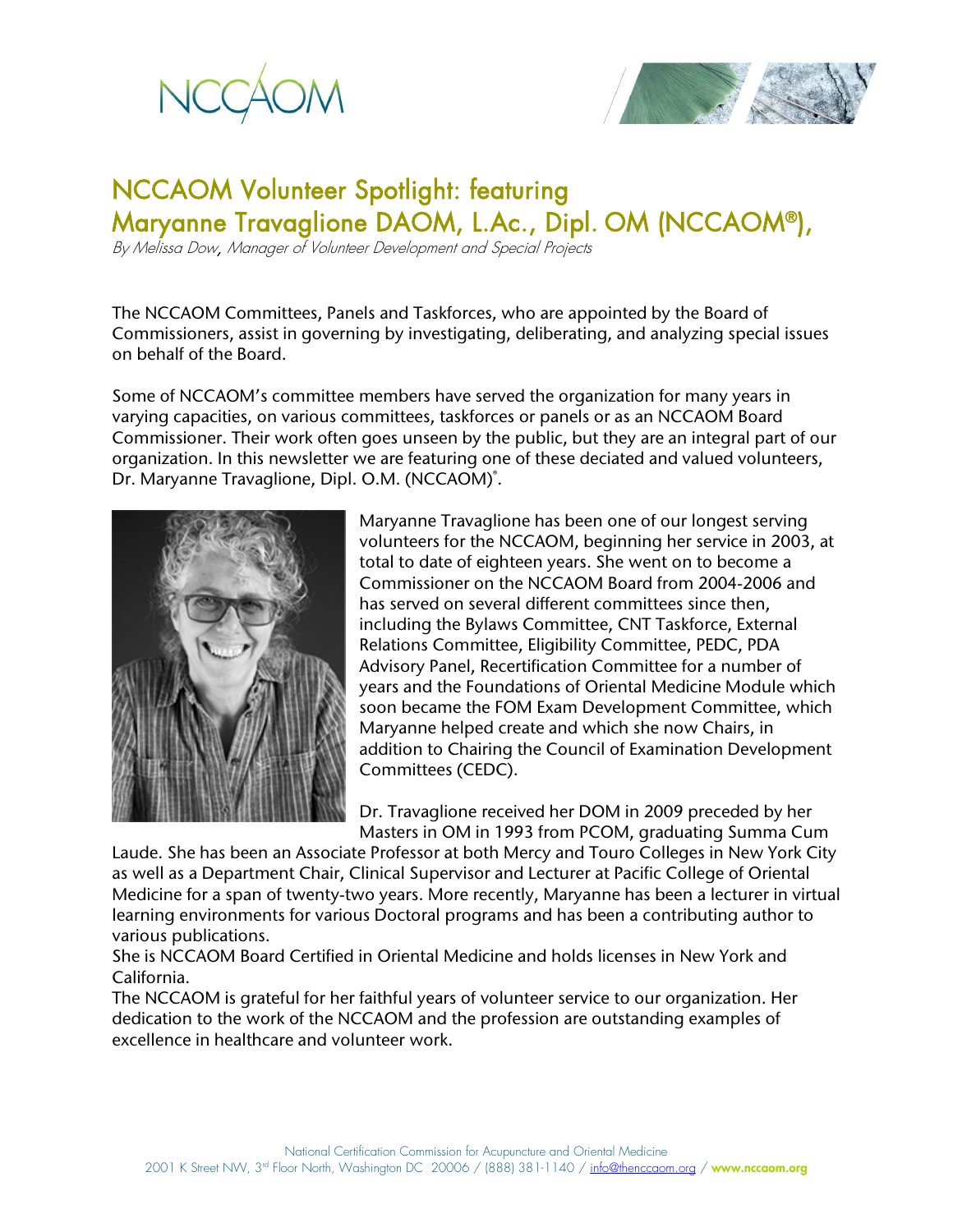



# NCCAOM: What motivated you to apply as a volunteer for the NCCAOM all those years ago?

Maryanne Travaglione: I was teaching at Pacific College of Oriental medicine and was asked to participate in an item writing weekend. Dr. Christina Herlihy was the NCCAOM CEO at the time, and I was so impressed by her leadership skills that I thought I could learn a great deal from being around her and decided to then to participate. Unfortunately, Christina died within the year, so I didn't get enough time to learn her leadership secrets but did remain with the team she had in place which included the present CEO Mina Larson and the leadership of exam development, Pam Frommelt and Yvonne Sanders.

### What kept you coming back as a volunteer?

I enjoy the comradeship and the intellectual stimulation. I find sitting in a room with some wonderful minds who are educated in different countries and styles of practice keeps me growing in my understanding of this amazing healing practice

# How have you observed growth in the NCCAOM as an organization throughout your years of serving?

The NCCAOM grows in its effective assessment of candidates as it adheres to the evolving standards required by its accredited body, the NCCA. This commitment to maintaining the highest level of accreditation standards makes me proud to be a part of the exam development for our community.

# What do you wish other people knew about the fields of Acupuncture and Herbal Medicine?

The high level of education and standards needed to practice. Our patients and our own community should be aware of the standards that are required to be maintained to have a valid and reliable assessment tool. Our exam process is rigorous, and I do not believe the community at large understands the financial commitment needed to maintain these standards, nor do they understand this was what was required to be an accepted medical intervention covered and allowed to practice in such diverse settings such as hospitals and with the VA and to be covered by any insurance. The NCCA standards adhered to by the examinations provided by the NCCAOM is the gatekeeper requirement for this advancement of our medicine into the mainstream.